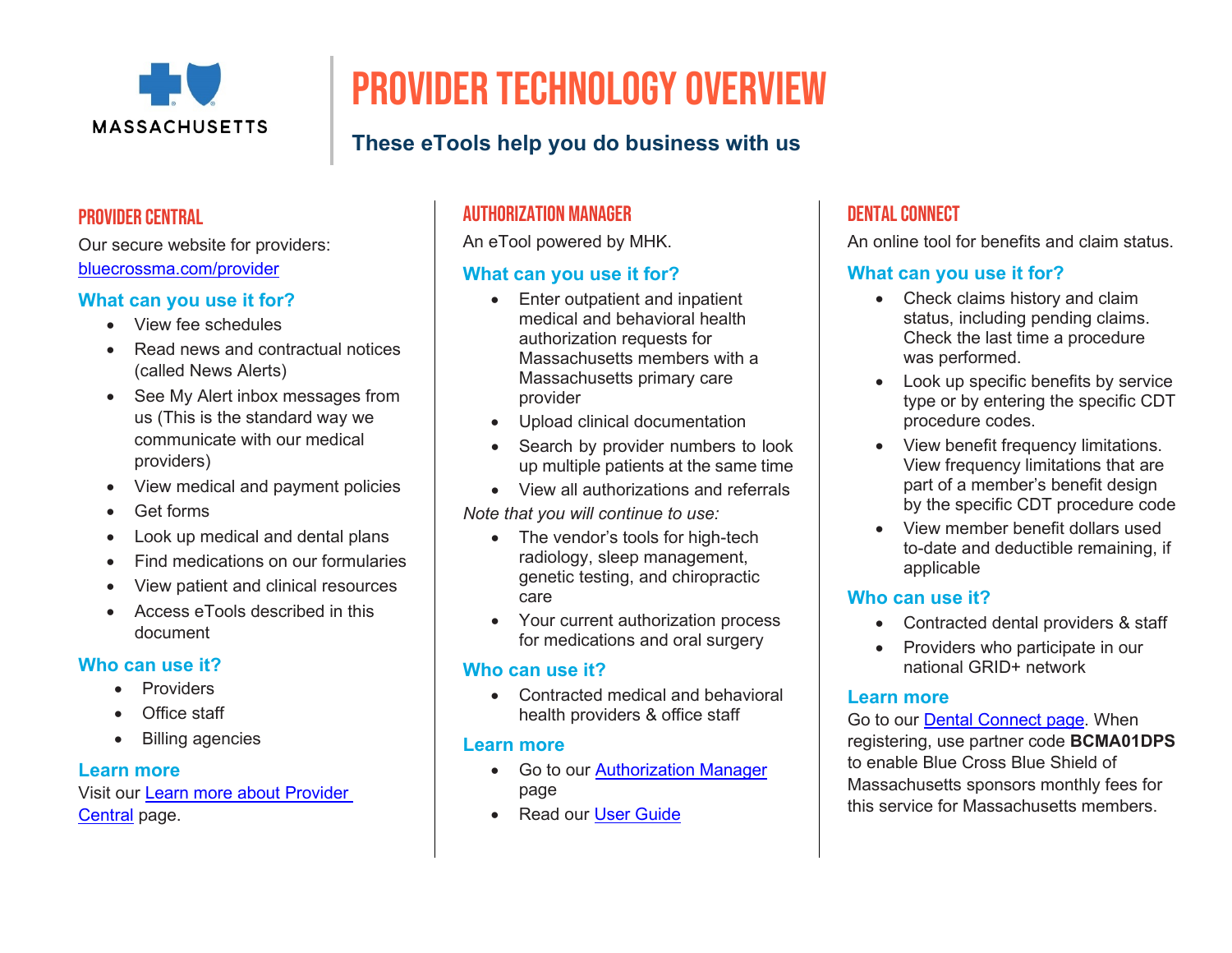#### Payspan

A tool used to access online advisories (Provider Payment and Provider Detail Advisories) and set up secure electronic funds transfer (EFT), also known as direct deposit, of your organization's payments for services.

*Note: Medical providers are required to get e-payment to avoid rejected claims. For dental providers, e-payment is our standard method of payment.*

#### **What can you use it for?**

- Set up an account to get direct deposit of your payment from Blue Cross Blue Shield of Massachusetts
- View, print, and save your provider advisories (Note: We stop sending you paper copies of these 90 days after you've registered for Payspan.)
- See accounts receivable information
- View detailed claim status

#### **Who can use it?**

- Providers
- Office staff

#### **Learn more**

Go to our [Payspan](https://provider.bluecrossma.com/ProviderHome/portal/home/etools/etools/pay-span/) page. For Payspan support:

- Call **1-877-331-7154, option 1**
- Email: [providersupport@payspanhealth.com](mailto:providersupport@payspanhealth.com)

#### **CONNECTCENTER**

When you log on to Provider Central, you can use ConnectCenter to perform many administrative tasks.

#### **What can you use it for?**

- Check member benefits and eligibility
- Enter and verify referrals
- Submit claims (1500 claims only)
- Check claim status, including pending claims

#### **Who can use it?**

- Behavioral health and medical providers (including oral surgeons)
- Office staff
- Billing agencies working on behalf of a provider

#### **Learn more**

- Go to our [ConnectCenter](https://provider.bluecrossma.com/ProviderHome/portal/home/etools/etools/connect-center/!ut/p/z1/nVJdb4IwFP0teyDZHqBXEIW9oQkg-3C6OF1fFoROm9HWtAXjv19xxsxkc2Z9aO49Pee0994ijBYI87yhq1xTwfPK5K-495a6o2HnLoBxkqVDmEyz0TRIfBcGXTTfE16iXjqIUxeChziG0aObRLM48ZJ-B-FL9HCyIhhM3YEHkIzd_-i_O12mP0PA5-3nCO8p5zpwShgHYWQIwzibPN8bE-9AONeDv16RIUyXzNkWzAHH60E37Hs--B2_1w_DdogRX3rBCmFJ3okk0qmlme1a6426tcCCjRQNLQ2-rGpSSKEUy51CMAueDiepYMTwhNR5ZcH6KzO_hHBtS6JELQuiDFTlXNk5L21jWdaFVnvzNrJFQ2RDyfaIWB0XjqCJ7XZjpKRFe0dFGdWkbDFO9FbID9XG1zkXfMdErW5-KmwtlEaL3-pBGzabzRZARzZe7rbR1SdA7Rx4/dz/d5/L2dBISEvZ0FBIS9nQSEh/) page.
- **Download our ConnectCenter** [Quick Start Guide.](https://provider.bluecrossma.com/ProviderHome/wcm/myconnect/b6674974-a2a4-42d4-bf7d-588a444a5f2b/MPC_020216-2M-QT_ConnectCenter.pdf?MOD=AJPERES)

#### DIRECT CONNECTION

Allows you to conduct electronic HIPAA-compliant transactions through a direct connection with our systems.

#### **What can you use it for?**

Perform these electronic transactions:

- Submit 837 health care claims and receive 835 electronic remittances
- Submit 270 eligibility/benefit inquiries and receive 271 eligibility/benefit responses
- Submit 276/277 claim status inquiries and receive 277 claim status responses

#### **Who can use it?**

- All providers and office staff who can produce a HIPAA-compliant transaction
- Clearinghouses you use (our website lists some of the clearinghouses we have trading partner agreements with)

#### **Learn more**

- Go to our Direct [Connection](https://provider.bluecrossma.com/ProviderHome/portal/home/etools/etools/direct-connection/) page (you'll find all the information you need to set up, test, and get started).
- Send an email to [EDISupport@bcbsma.com.](mailto:EDISupport@bcbsma.com)
- Call our EDI team at **1-800-771- 4097**.